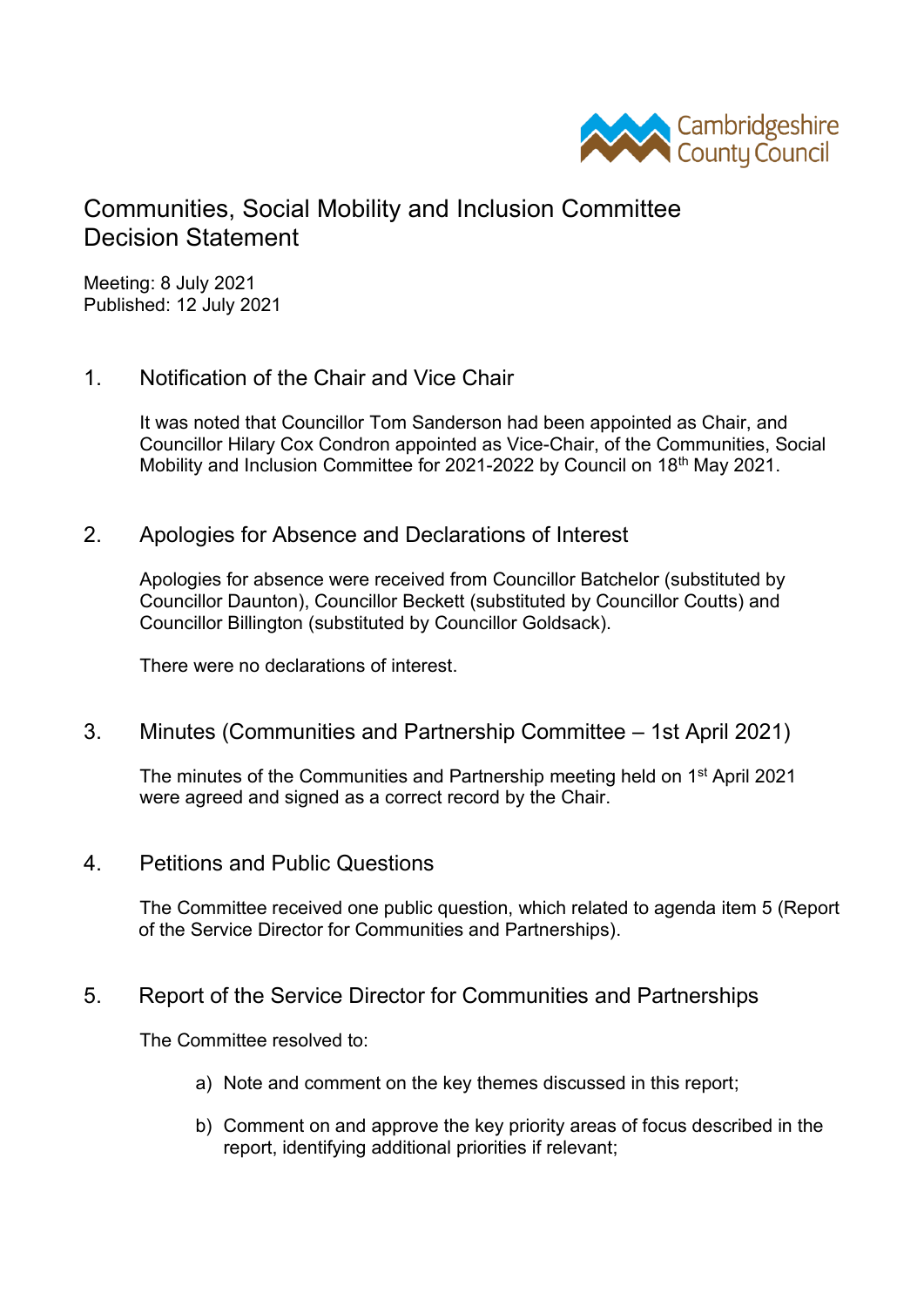- c) Bring a paper back to the Committee on the youth services framework with a detailed delivery plan that identifies the financial resources required to expand and sustain the service, thus enabling the funding to be allocated in the Committee's budget for 2022-23;
- d) Request Full Council to approve the addition of the word 'Partnership' to the Committee's title; and
- e) In light of the climate emergency, support community activities involving green spaces and biodiversity.
- 6. Think Communities Approach to Social Mobility, Anti-Poverty and **Inequalities**

The Committee resolved to:

- a) Endorse the approach set out in this report;
- b) Comment specifically on and endorse the suggested approach to the development of a Social Mobility Strategy for Cambridgeshire, and
- c) Agree for that strategy to be presented to Committee for approval in September.

# 7. Cambridgeshire Skills Six-Month Review

The Committee resolved to:

- a) Comment on the six-month progress of the service operating as Cambridgeshire Skills; and
- b) Identify other priority areas of focus to support the council's overall priorities.

#### 8. Domestic Abuse and Sexual Violence Partnership

The Committee resolved to:

- a) Note and comment on the funding investment proposals;
- b) Approve the joint recommissioning of refuge provision for victims of domestic abuse across Cambridgeshire and Peterborough from 2022/23; and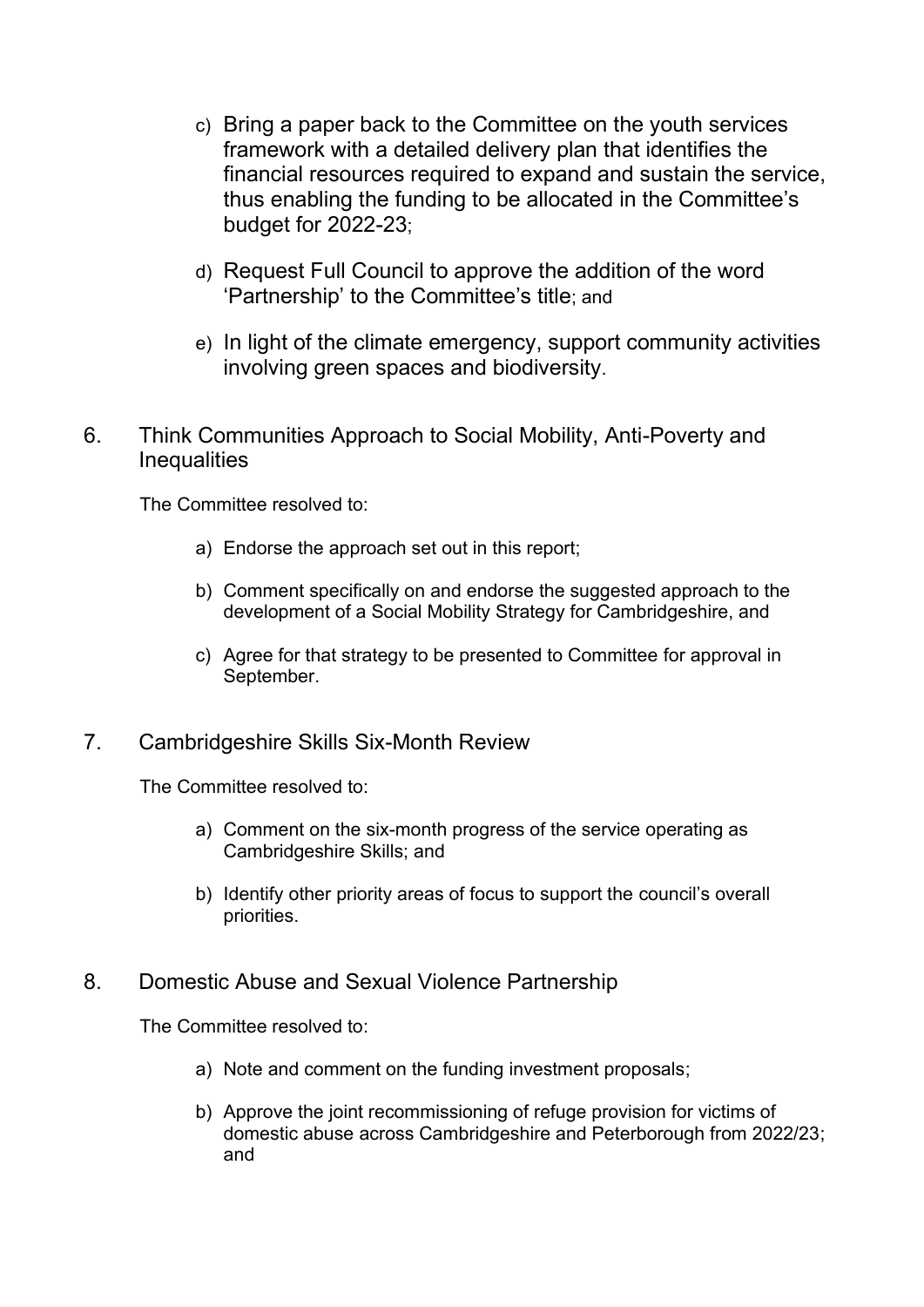c) Request that in the event of government funding being reduced, the council consider underwriting the grant from the Ministry of Housing, Communities and Local Government, to provide security moving forwards.

# 9. Innovate and Cultivate Fund – Process Updates

The Committee resolved to:

- a) Update Fund information and guidance to better align to the priorities of the Joint Administration.
- b) Maintain the current pause on Innovate applications.
- c) Increase the number of councillors on the Recommendation Panel from five to seven, to be appointed in accordance with political proportionality; and
- d) Maintain the current process of recommendations from the Panel being presented to the next available Committee meeting for approval.

## 10. Communities Capital Fund – Progress Report

The Committee resolved to:

- a) Note and comment on the progress being made by projects funded by the Community Capital Fund.
- b) Consider and suggest ways of further enhancing the impact of funded projects on the council's overall objectives.
- c) Following the success of the Communities Capital Fund, recommend that the Strategy and Resources Committee allocates at least a further £5m in the 2022-23 Business Plan.
- 11. Appointments to Outside Bodies and Internal Advisory Groups and Panels, and the Appointment of Member Champions

The Committee resolved to:

- a) Review and agree the appointments to Outside Bodies as detailed in Appendix 1 of the report;
- b) Review and agree the appointments to Internal Advisory Groups and Panels, as detailed in Appendix 2 of the report;